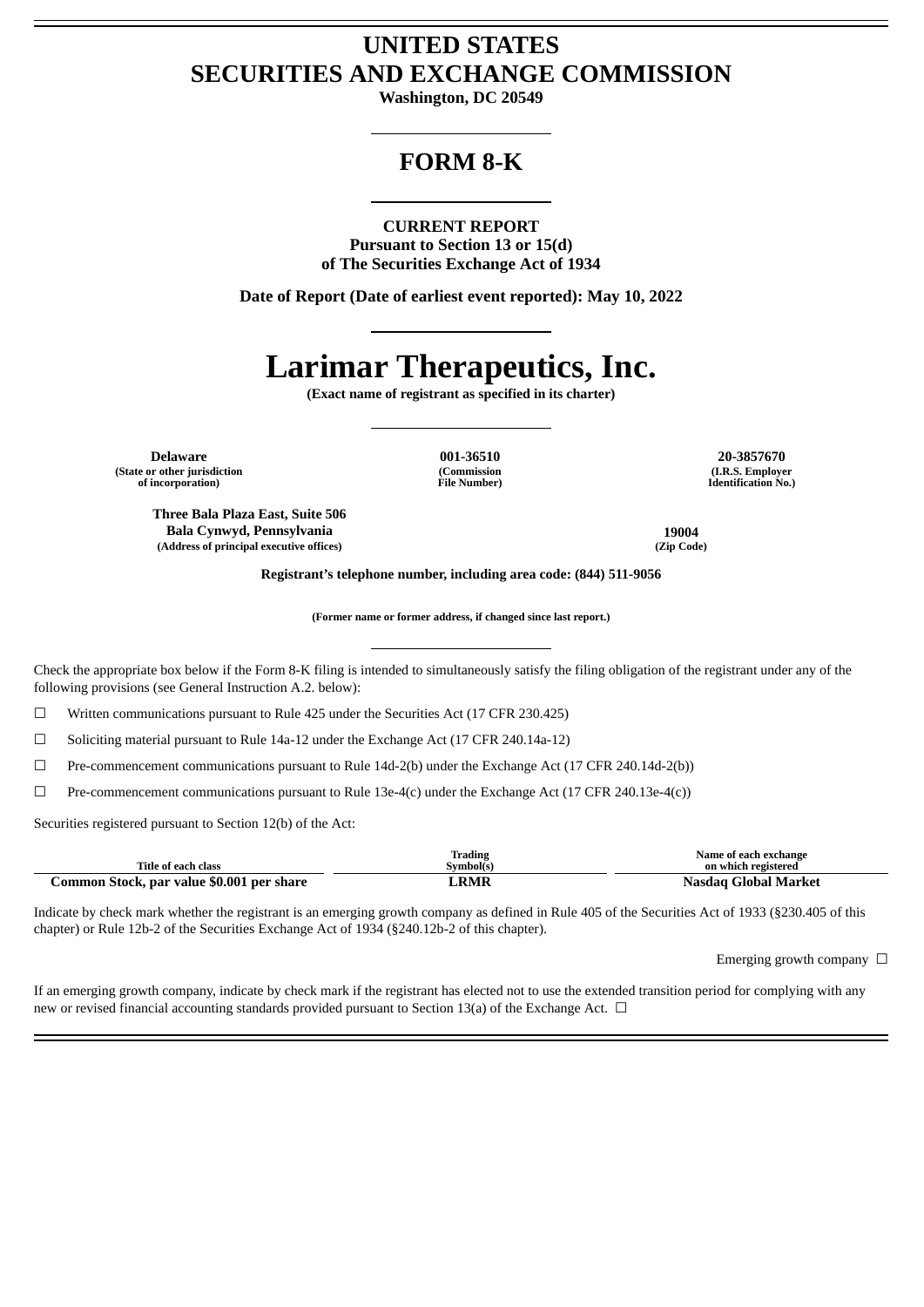#### Item 5.02 Departure of Directors or Certain Officers; Election of Directors; Appointment of Certain Officers; Compensatory **Arrangements of Certain Officers.**

On May 10, 2022 (the "*Grant Date*"), Larimar Therapeutics, Inc. (the "*Company*") granted retention awards consisting of options to purchase shares of the Company's common stock (the "*Options*") to Carole Ben-Maimon, M.D., the Company's Chief Executive Officer (40,000 Options), and Michael Celano, the Company's Chief Financial Officer (20,000 Options). The Options vest 25% on the first anniversary of the Grant Date, with the remaining 75% vesting in 36 equal monthly installments thereafter. The Options were granted pursuant to the Company's 2020 Equity Incentive Plan.

### **Item 5.07 Submission of Matters to a Vote of Security Holders.**

On May 10, 2022, the Company held its 2022 Annual Meeting of Stockholders (the "*Annual Meeting*") virtually. As of April 4, 2022, the record date for the Annual Meeting, there were 17,710,450 outstanding shares of the Company's common stock, par value \$0.001 per share, entitled to vote at the Annual Meeting. The following is a brief description of the final voting results for each of the proposals submitted to a vote of the stockholders at the Annual Meeting, which are described in detail in the Company's definitive proxy statement for the Annual Meeting, filed with the U.S. Securities and Exchange Commission on April 12, 2022.

*Proposal 1 – Election of Class II Director.* Thomas E. Hamilton was elected to the Board of Directors as a Class II director to serve until the Company's 2025 Annual Meeting of Stockholders and until his successor, if any, is duly elected and qualified or appointed, or his earlier death, resignation, or removal, as follows:

| For        | Withheld  | <b>Broker Non-Votes</b> |
|------------|-----------|-------------------------|
| 10,706,016 | 4,054,348 | 1,129,162               |

Proposal 2 - Approval, on an advisory basis, of the compensation of the Company's named executive officers in 2021. The stockholders approved, on an advisory basis, the compensation of the Company's named executive officers in 2021, as follows:

| Votes For  | Votes Against | Abstentions | <b>Broker Non-Votes</b> |
|------------|---------------|-------------|-------------------------|
| 13,936,241 | .830<br>49.   | 774.980     | 129.162                 |

*Proposal 3 – Ratification of Independent Registered Public Accountant.* The appointment of PricewaterhouseCoopers LLP as the Company's independent registered public accounting firm for the 2022 fiscal year was ratified, as follows:

| Votes<br>For                 | Votes<br>vgainst | 'ions             | Broker Non-Votes |
|------------------------------|------------------|-------------------|------------------|
| $\sim 20$<br>888<br><b>.</b> | $- - -$          | n c<br>362<br>___ |                  |